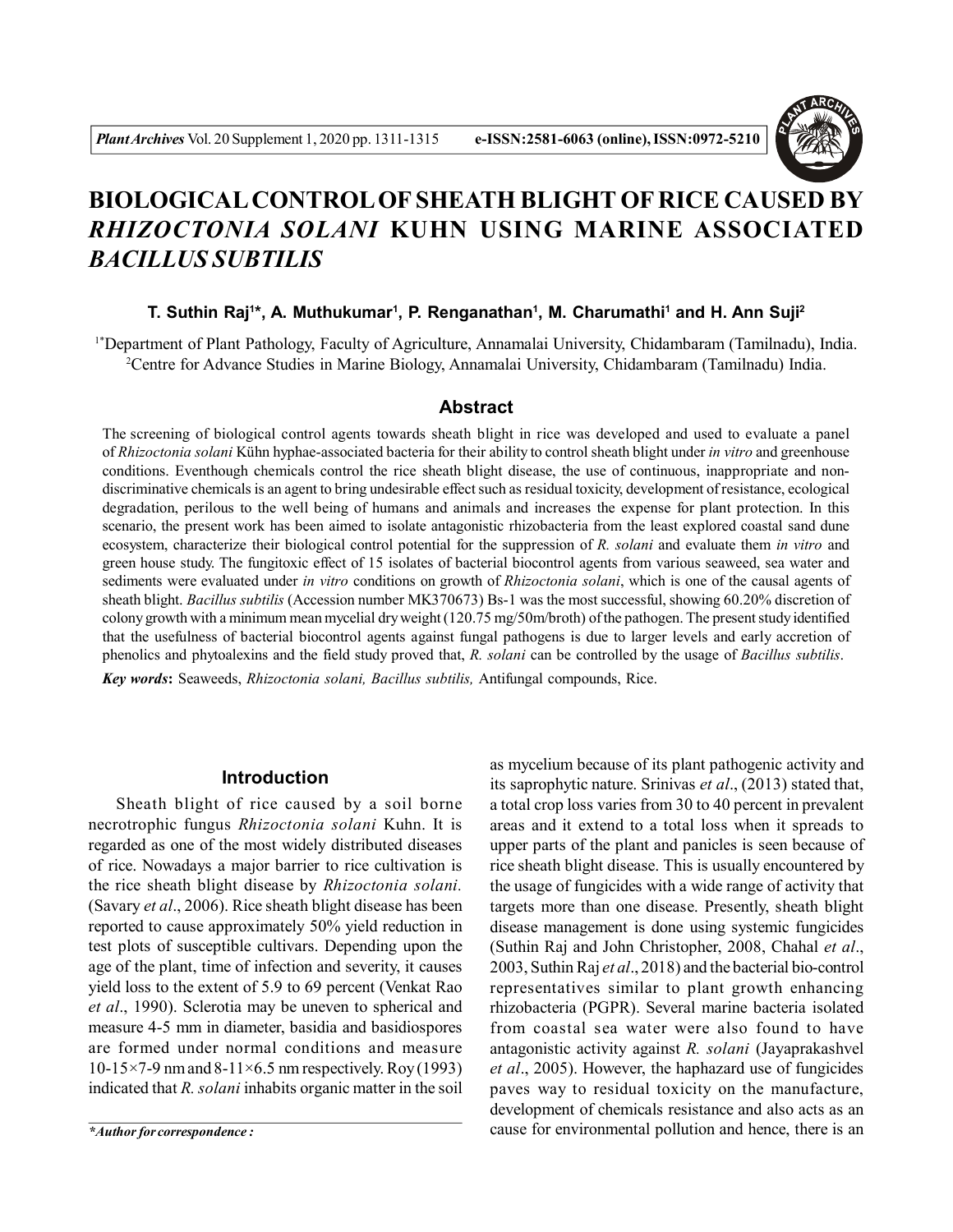urgent need to develop alternative disease control procedures. Carling *et al*., (1990) and Suthin Raj *et al*., (2019) stated that a viable substitute to the use of chemical pesticide is felicitated by organic control of plant pathogens.

# **Materials and methods**

#### **Isolation, maintenance and identification of** *R. solani*

The plants with representative signs of sheath blight disease were collected fresh from twenty traditional rice growing areas of Tamilnadu. The pathogens secluded from each of these localities formed one isolate of *R. solani.* The pathogen was isolated to potato dextrose agar (PDA) medium from diseased plants showing characteristic symptoms. The piece of the fruit with diseased symptoms was cut into small pieces, surface sterilized in 0.1% mercuricchloride solution for 30 seconds and then cleaned repeatedly with sterile distilled water and plated onto sterile PDA medium in 9 cm Petri dishes. The plates were incubated at room temperature  $(28\pm2\degree C)$ for five days and then checked for fungal growth. Rangaswami, (1972) had found the use of single spore isolation technique be used to obtain a clean culture.

#### **Evaluation of antagonistic bacteria against** *R.solani.*

Isolation of bacteria from seawater and sediments (Dhaarani et al., 2018): In the present study, Different serial dilutions such as  $10^{-1}$ ,  $10^{-2}$ ,  $10^{-3}$  and  $10^{-4}$  were prepared from the 10ml made-up samples of seawater and sediments and as well from 10ml of seawater samples. For each dilution, 100µl wash down was spread on to petri plates containing approximately 15 ml of 1.5% ZoBell marine agar. The plates were then incubated at  $25\pm2\degree$ C and bacterial colonies with different morphology were selected up every 6h up to 4 days and marked on the fresh plates with ZoBell marine agar. Pure cultures of each isolates were long-established by subsequent restreaking. Then, they were chosen with unique codes and stored in glycerol suspension (glycerol/bacterial broth of 1:1 v/v) in Eppendorf tubes at -80°C for further analysis.

**Talbe :** List of bacterial biocontrol isolates with their NCBI Accession numbers

| S.No | <b>Bio inoculants</b>      | <b>Accession Number</b> |
|------|----------------------------|-------------------------|
|      | <b>Bacillus</b> fusiformis | MK368529                |
|      | Bacillus subtillis         | MK370673                |
|      | Bacillus amyloliquefaciens | MK368811                |

PCR amplification of fungal ITS region from *Bacillus subtillis* isolates: The primers FIGS 1(Forward) and FIGS 2 (Reverse) were used to amplify the *Bacillus velezensis* species in different soil samples.

FIGS 1 - 5'- GTA AGC CGT CCT TCG CCT CG - 3' FIGS 2 - 5'- GCC ATA CTA TTG AAT TTT GC - 3'

The cocktail for the amplification was prepared in 0.2 ml PCR tubes as detailed below:

DNA 25 ng/ $\mu$ l 2.00 $\mu$ l dNTPs  $(2.5 \text{ mM})$  2.00 µl Forward Primer (30 picomole)  $2.00 \mu l$ Reverse Primer (30 picomole) 2.00 µl  $10 \times$  assay buffer 2.00 µl *Taq* polymerase (3 units/ $\mu$ I) 0.40  $\mu$ I Magnesium chloride 2.00 µl Sterile distilled H<sub>2</sub> O 8.60  $\mu$ l Total  $20.00$  µl

Then the 0.2 ml PCR tubes were placed on to a thermocycler (Agilent technologies) and the thermal cycler was programmed as follows:

Profile 1: 94°C for 1 min Initial denaturation

Profile 2: 94°C for 1min Denaturation

Profile 3: 58°C for 1min Annealing

Profile 4: 72°C for 1 min Extension

Profile 5: 72°C for 5 min Final extension

Profile 6: 4°C for infinity to hold the samples until attended.

Profiles 2, 3 and 4 were programmed to run for 30

cycles. The amplified PCR products were run on 1.5% agarose gel in trisborate buffer. The gel was stained with ethidium bromide, visualized on a UVtransilluminator and photographed in the gel documentation unit (Alpha Innotech Corp, USA).

Screening of marine bacterial isolates for antibiotic production: According to the morphological, Gram's discoloration and biochemical

**Table :** List of bacterium recorded from the samples of seawater and sediments.

|   | S.No. Place   | <b>Sea Water</b>           | <b>Sediments</b>          |  |  |
|---|---------------|----------------------------|---------------------------|--|--|
|   |               | Bacillus cereus            |                           |  |  |
|   | Samiyarpettai | Aeromonas salmonicida      | Lactobacillus fermenti    |  |  |
|   |               | Bacillus amyloliquefaciens |                           |  |  |
| 2 | Parangipettai | Bacillus subtilis          | Lysinibacillus fusiformis |  |  |
| 3 | Cuddalore     | Aeromonas salmonicida      | Aeromonas salmonicida     |  |  |
| 4 | Thondi        | Lactobacillus fermenti     | Aeromonas hydrophila      |  |  |
| 5 |               | Bacillus subtilis          | Bacillus subtilis         |  |  |
|   | Rameshwaram   | Aeromonas salmonicida      | Aeromonas hydrophila      |  |  |
|   |               |                            | Aeromonas salmonicida     |  |  |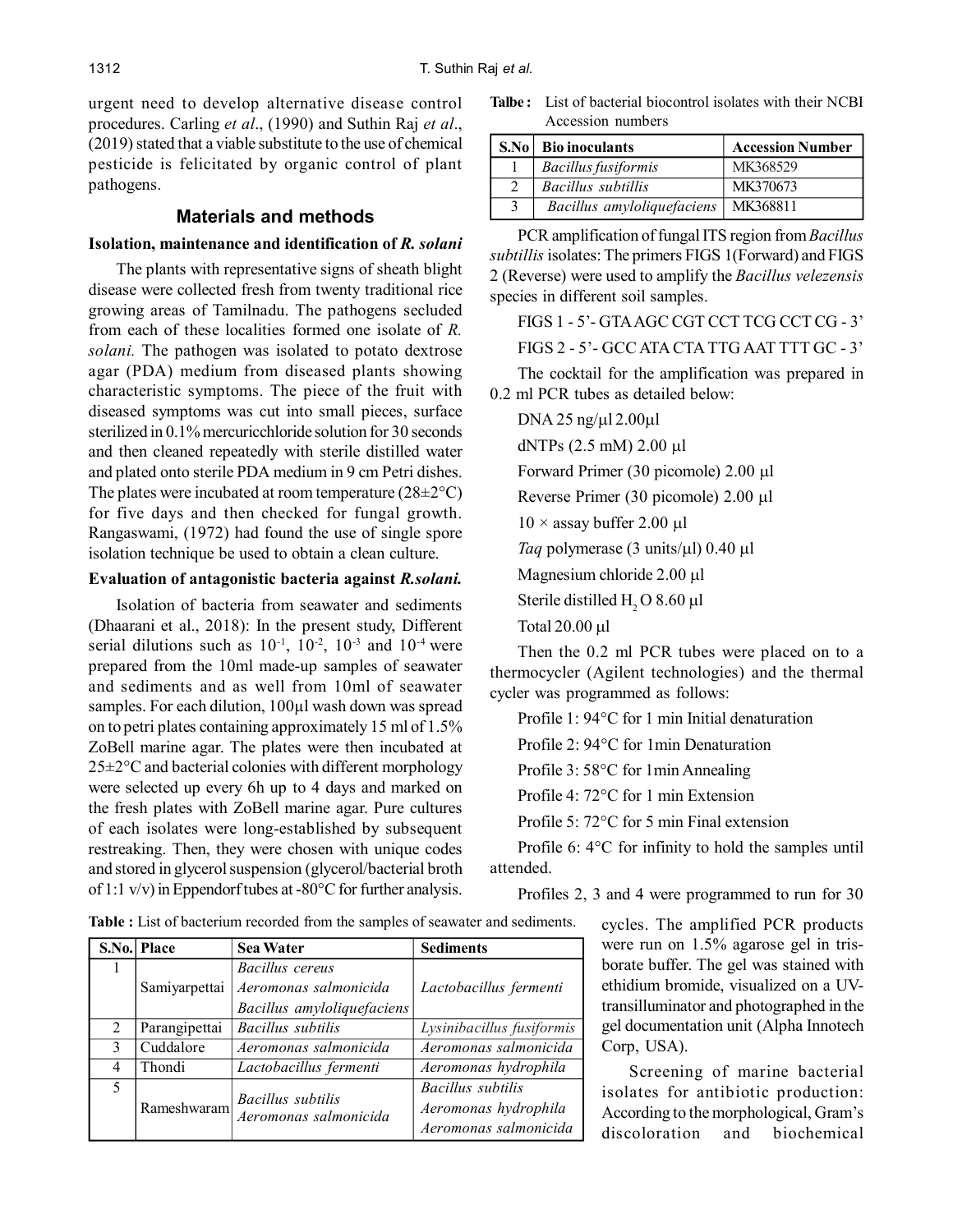| S.  | <b>Isolates</b>        | Linear growth (mm) |           | % Growth           | Mycelial dry weight (mg/50m/broth) |        |        |        |                       |
|-----|------------------------|--------------------|-----------|--------------------|------------------------------------|--------|--------|--------|-----------------------|
| No. |                        | Antagonist         | R. solani | inhibition         | 10%                                | 20%    | 30%    | 40%    | Mean                  |
|     | Bacillus subtilis      | 62.00              | 28.00     | 68.80 <sup>a</sup> | 208.00                             | 162.00 | 84.00  | 29.00  | $120.75^a$            |
|     | Bacillus cereus        | 60.80              | 29.20     | $68.55^{b}$        | 226.00                             | 196.00 | 101.00 | 36.00  | 139.75 <sup>b</sup>   |
|     | Aeromonas hydrophila   | 58.60              | 31.40     | 65.11 <sup>b</sup> | 267.00                             | 219.00 | 117.00 | 49.00  | $163.00^{\circ}$      |
| 4   | Aeromonas salmonicida  | 55.50              | 35.50     | $61.66^{\circ}$    | 294.00                             | 223.00 | 136.00 | 52.00  | $176.25^{\circ}$      |
|     | Lactobacillus fermenti | 51.70              | 38.30     | 57.40 <sup>d</sup> | 324.00                             | 246.00 | 156.00 | 56.00  | $195.50$ <sup>d</sup> |
| 6   | Control                |                    |           | 0.00 <sup>e</sup>  | 480.00                             | 480.00 | 480.00 | 480.00 | $480.00$ <sup>e</sup> |

**Table 1:** Evaluation of various isolates of *Bacillus subtilis* against *R. solani* by dual culture technique.

**\***Values in the column followed by common letters do not differ significantly by DMRT (P=0.05).

individuality described in the Bergey's manual, 26 strains having up to 5 bacterial category were enunciated from different samples like seaweed, sediment and seawater and were assessed for antibiotics production. Bacteria grown-up in the medium developing reserve zone around the discs were measured as antibiotic producers. Thus 3 bacteria from 16 strains were observed as antibiotic producers and they were then taken up for further viewing against plant pathogens.

Dual culture: *B. subtilis* was developed on nutrient agar (peptone-5g, meat extract-1g, yeast extract 2g, sodium chloride- 5g, pH 7.0) medium. An 8 mm vigorously growing PDA culture disc of the pathogen was set aside on PDA medium in a sterilized petri dish at one side, 1.5 cm away from the edge of the plate and incubated at a temperature of 28±2°C. After forty eight hrs, actively growing 48-h-old cultures of the respective experimental bacteria were individually noticed on to average at the contrary side of the plate, 1.5 cm away from the edge of the plate. And at room temperature of  $(28\pm2\degree C)$  the inoculated plates were incubated. Three replications were maintained for antagonist activity. Potato dextrose agar medium (PDA Medium) inoculated with the pathogen alone served as a control. After 8 days, the radial progress of the pathogen was seen and measured. The results were expressed as percent growth inhibition over control. The most effective isolates of *B. subtilis* were used for further study.

Erlenmeyer flasks and autoclaved. Culture filtrates of *Bacillus subtilis* at 10 ml were added to 40 ml broth in flask so as to get a final concentration of 20 percent of the filtrate in broth. The broth was inoculated with 8mm culture disc of *R. solani* and incubated for 10 days at  $28\pm1$ <sup>o</sup>C. The control solution was the broth without the inclusion of filtrate. After the incubation period, on an earlier weighed filter paper, the mycelial mat was harvested and dried out at 105°C for 12 h. in a hot air oven and was cooled in desiccators. The mycelial weight was documented as mg/50 ml/broth.

Evaluation of *Bacillus subtilis* for the management of *R.solani* under field conditions: The field trials were conducted at Shathankudi Village, Perambalur-District between December 2017 and March 2018 in a field with a history of rice sheath blight incidence. Trials were set in plots (33×13feet) laid out in a randomized block design. Thirty days old rice seedlings of var. ADT 36 were transplanted in cement carriages. *R. solani* was inoculated over the plant canopy by one gram rice hull/rice grain, placed on basal leaves and closed with polythene bags on the  $20<sup>th</sup>$  day after transplanting. The below given treatment schedule was designed on the basis of the above phenomena. The cultivar ADT 36 was raised as per the Crop Production Guide (2017).

Treatment details

T<sub>1</sub>: Application of *Bacillus subtilis* (seed treatment)

T2 : Application of *Bacillus subtilis* (prophylactic

Mycelial dry weight: PDA was prepared in 250 ml

**Table 2:** Effect of *Bacillus subtilis* (Marine environmental bacteria) on growth and yield attributes under greenhouse conditions.

| <b>Treatments</b>                                                                                  | <b>Mean</b>        | <b>Mean</b>     | <b>Mean</b>     | <b>Straw</b>        | Grain           |
|----------------------------------------------------------------------------------------------------|--------------------|-----------------|-----------------|---------------------|-----------------|
|                                                                                                    | <b>Plant</b>       | No. of          | 1000            | vield               | yield           |
|                                                                                                    | hight              | productive      | g               | (ton/               | (g/             |
|                                                                                                    | (cm)               | tillers         | weight          | ha.)                | plant)          |
| - Application of <i>Bacillus subtilis</i> (Seed treatment)                                         | 83.00 <sup>c</sup> | $12^e$          | 18 <sup>d</sup> | 5.42 <sup>c</sup>   | 26 <sup>d</sup> |
| T <sub>2</sub> - Application of <i>Bacillus subtilis</i> (prophylactic spray at 30, 50 and 70 DAT) | $76.90^{\circ}$    | 10 <sup>f</sup> | 17 <sup>d</sup> | 4.10 <sup>c</sup>   | 23e             |
| $T - T + T$                                                                                        | 95.47 <sup>a</sup> | 14 <sup>a</sup> | 26 <sup>a</sup> | 8.72 <sup>a</sup>   | 35 <sup>a</sup> |
| $T4$ - Seed treatment with mancozeb +spraying, 30 and 45 DAT                                       | 92.13 <sup>a</sup> | 14 <sup>c</sup> | 23 <sup>a</sup> | 8.10 <sup>a</sup>   | 34 <sup>b</sup> |
| $Te$ - Control                                                                                     | 74.00 <sup>d</sup> | 10 <sup>f</sup> | 14 <sup>e</sup> | $4.55$ <sup>f</sup> | 18 <sup>e</sup> |

**\***Values in the column followed by common letters do not differ significantly by DMRT (P=0.05).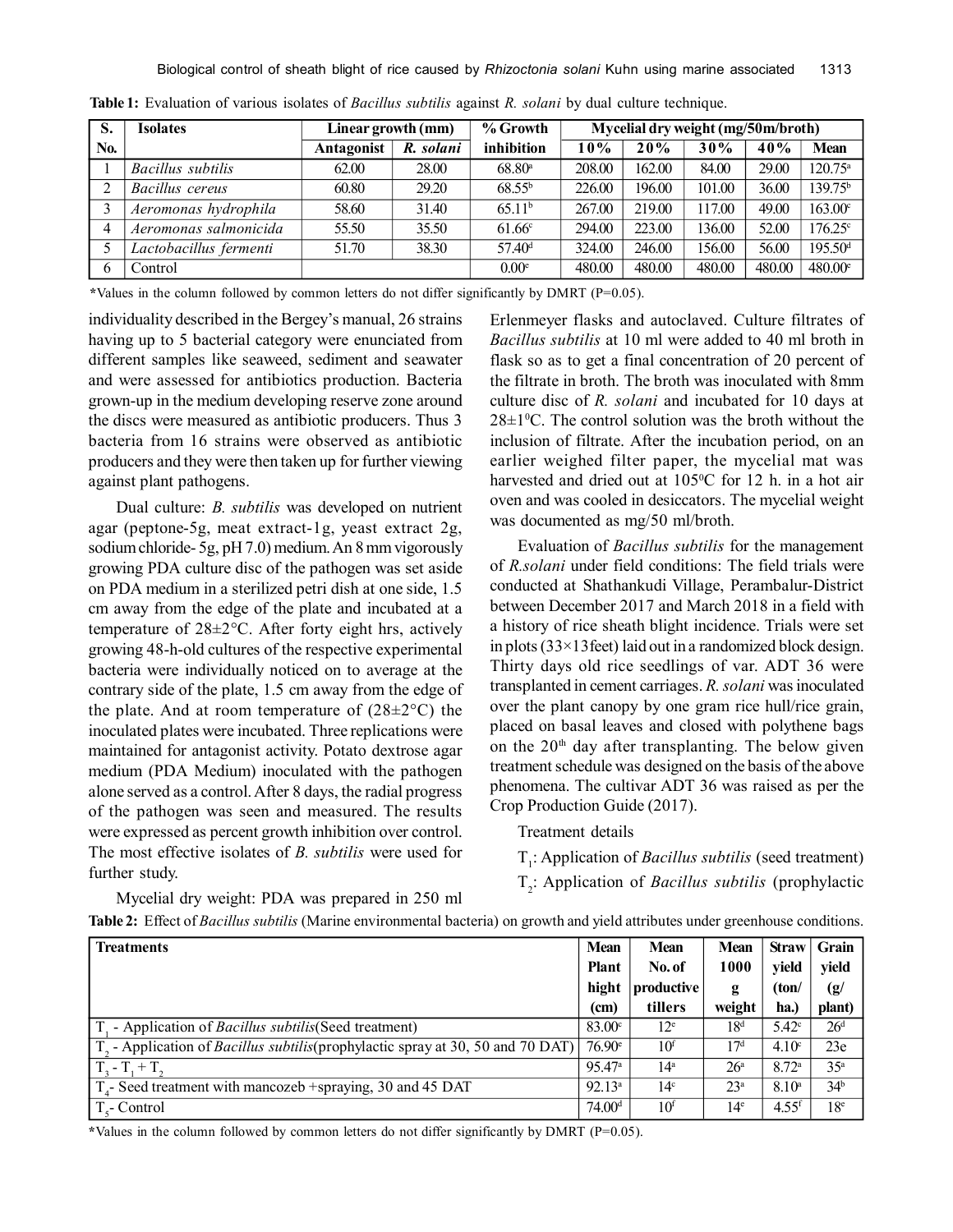| <b>Treatments</b>                                 | <b>Sheath</b>    | $\frac{0}{0}$   | <b>Sheath</b>           | $\frac{6}{9}$   | <b>Sheath</b>           | $\frac{6}{6}$   |
|---------------------------------------------------|------------------|-----------------|-------------------------|-----------------|-------------------------|-----------------|
|                                                   | blight           | <b>Increase</b> | blight                  | <b>Increase</b> | blight                  | <b>Increase</b> |
|                                                   | incidence on     | over            | incidence               | over            | incidence               | over            |
|                                                   | 30th DAT         | control         | on 50 <sup>th</sup> DAT | control         | on 70 <sup>th</sup> DAT | control         |
| $T1$ - Application of <i>Bacillus subtilis</i>    |                  |                 |                         |                 |                         |                 |
| (Seed treatment)                                  | 3.7 <sup>b</sup> | 81              | 8.1 <sup>b</sup>        | 79              | 11.7 <sup>d</sup>       | 83              |
| $T2$ - Application of <i>Bacillus subtilis</i>    | $3.1^{b}$        | 84              | 7.3 <sup>b</sup>        | 81              | 10.9 <sup>d</sup>       | 84              |
| (prophylactic spray at 30, 50 and 70 DAT)         |                  |                 |                         |                 |                         |                 |
| $T_3 - T_1 + T_2$                                 | 2.3 <sup>a</sup> | 88              | 6.6 <sup>a</sup>        | 83              | 8.3 <sup>a</sup>        | 88              |
| $T_{4}$ - Seed treatment with mancozeb +spraying, | 2.6 <sup>a</sup> | 86              | 7.0 <sup>a</sup>        | 82              | 10.2 <sup>b</sup>       | 85              |
| 30 and 45 DAT                                     |                  |                 |                         |                 |                         |                 |
| $T_{\rm s}$ - Control                             | 7.5 <sup>e</sup> |                 | 8.7 <sup>e</sup>        |                 | 9.2 <sup>c</sup>        |                 |

**Table 3:** Effect of *Bacillus subtilis* (Marine environmental bacteria) on Sheath blight incidence under field condition

**\***Values in the column followed by common letters do not differ significantly by DMRT (P=0.05).

spray at 20, 40 and 60 DAT)

 $T_3: T_1 + T_2$ 

 $T_4$ : Seed treatment with Hexaconazole + spraying 50 and 75 DAT

 $T_{5}$ : Control.

## **Disease Incidence**

The evaluation of sheath blight damage for rice plant was visualized on their  $30<sup>th</sup>$ ,  $50<sup>th</sup>$  and  $70<sup>th</sup>$  days after transplantation. The strength of sheath blight was calculated as per cent disease index (PDI) grade chart given by Ravinder Reddy (1982) and using the formula given by McKinney (1923) as described earlier.

## **Plant Growth Parameters**

Growth parameters *viz*., plant height, number of productive tillers, 1000 g weight, straw yield and grain yield were analyzed for the plants.

## **Experimental design and data analysis**

The experiments were conducted by completely randomized design (CRD) with three replications. The significant difference, if any, among the means were compared by the Duncan's multiple range test (DMRT). Whenever necessary, the data were distorted before statistical analysis following appropriate methods.

# **Results**

## **Effect of Marine bacteria against** *R.solani*

The results of the screening of five isolates of bacteria against *R. solani* on PDA plates are given in table 1. Among the *Bacillus* sp isolates *B. subtilis* Bs-1 was found to be the most effective against the test pathogen showing 60.20 percent reservation of colony growth and minimum mean mycelial growth of pathogen (120.75). It was further followed by isolated *B. cereus* showing 68.55 percent reservation and minimum mean mycelial growth (139.75) which were statistical on par with each other. A minimum growth inhibition (57.40) and minimum mycelial growth of the pathogen was found by the usage of the isolate *Lactobacillus ferment.* All the isolates significantly minimized the mycelial growth of the pathogen over the control.

# **Mycelial Growth**

The mycelial growth of the pathogen was experimented against *B. subtilis* at 10, 20, 30 and 40 percent concentrations. Among them, *B. subtilis* isolated was significantly plummeting the growth of mycelium at 208, 162, 84 and 29 mg/50ml broth respectively. It was followed by *B. cereus* isolated with 226, 196, 101 and 36 mg/50ml broth. All the isolates significantly reduced the mycelia growth of the pathogen over the control (Table 1). Hence the superior isolate, *B. subtilis* was used for the then studies.

# **Effect of** *B. subtilis* **on incidence of sheath blight under field conditions**

From the results (Table 2) it can be identified that the use of *B. subtilis* (seed treatment + prophylactic spray at 20, 40 and 60 DAT)  $(T_3)$  significantly has minimised the incidence of sheath blight at 30, 50 and 70 days after transplanting as compared to the other forms of treatments. This was followed by the treatment of Mancozeb (seed treatment + prophylactic spraying 30 and 45 DAT)  $(T_4)$ .

# **Effect of** *B. subtilis* **and mancozeb on growth and yield of** *R. solani* **under field condition**

Table 3 pictures that all treatments have significantly improved the fruit yield and growth, as compared to the control. From the various groupings that was assessed it was found that, seed treatment + prophylactic spraying 30, 50 and 70 DAT with *B*. *subtilis*  $(T_3)$  considerably enhanced the mean plant height (95.47 cm), mean number